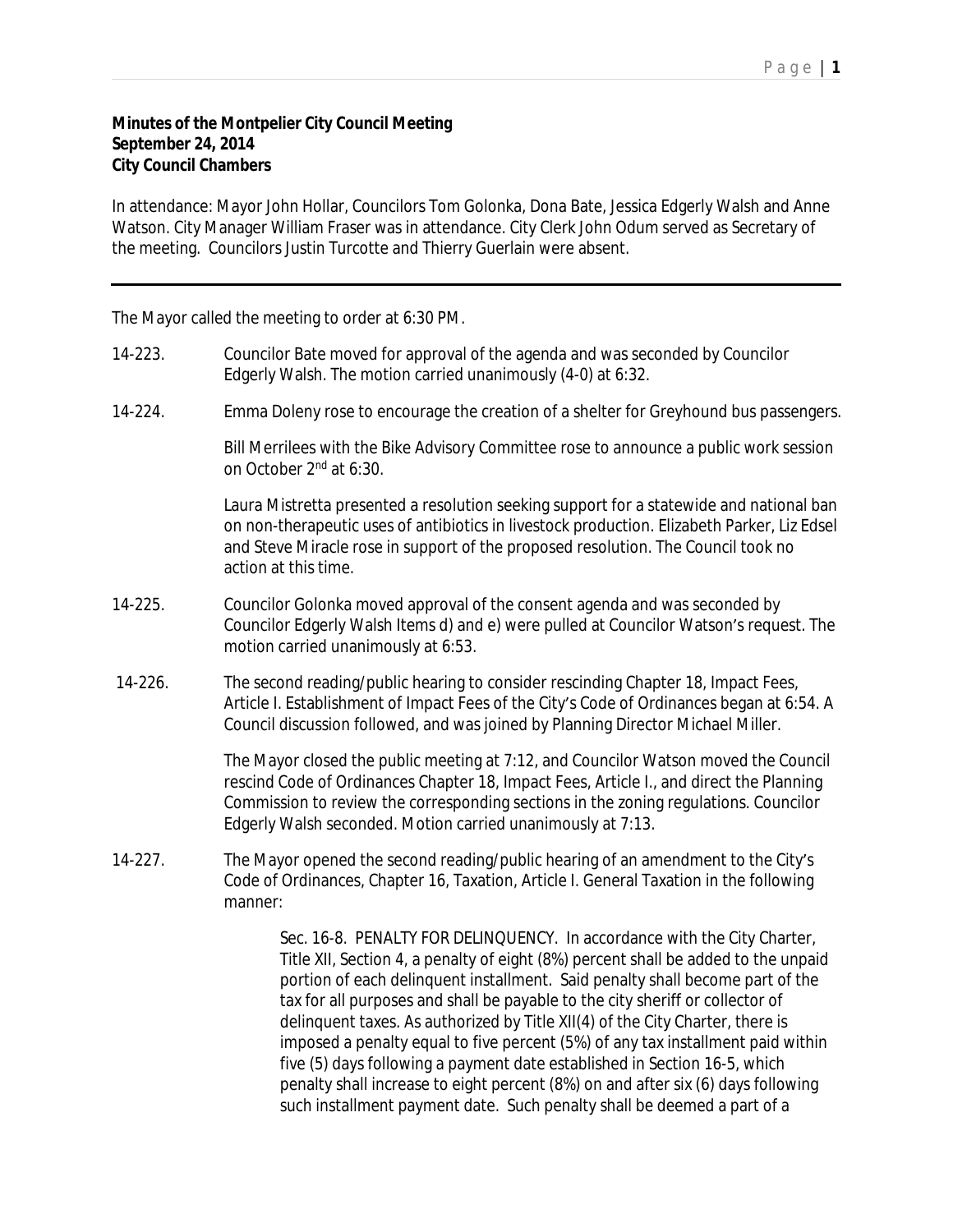delinquent tax payment installment, and may be recovered by any means permitted by law.

The Mayor closed the public hearing and Councilor Bate moved approval of the amendment and was seconded by Councilor Watson. It carried unanimously at 7:14.

- 14-228. Mr. Miller remained at the table for a discussion of the proposed city zoning update. Councilors asked questions and offered their input. Page and Jed Guertin also rose to ask questions and comment. No action was taken.
- 14-225. The Mayor took consent agenda items Items d) and e) off the table for discussion and consideration while Mr. Miller was at the front table. Councilor Watson moved approval of consent agenda items d) and e) and was seconded by Councilor Bate. The motion carried unanimously at 7:54.

The Mayor called for a five minute recess.

- 14-230. Montpelier Alive Director Ashley Witzenberger came forward to discussion the request from Montpelier Alive that the City continue the Capital City Cash Flash in early December as a one-time Capital City Cash disbursement. Councilors expressed some concerns about the program. Page Guertin rose with questions. The Council took no action at this time.
- 14-229. Finance Director Sandra Gallup and Fire Chief Bob Gowans came forward to participate in the Council's consideration of authorizing the City Manager to sign a one-year Agency Agreement with Credit Associates in Financial Services, Ltd of Rutland, Vermont to collect all accounts legally collectable forwarded to CAFS, Ltd by the City of Montpelier's Fire and Ambulance Department. Councilor Edgerly Walsh moved that the City Manager be so authorized, and was seconded by Councilor Watson. The motion carried unanimously at 8:24.
- 14-231. The Council received an update on the bike path extension project from Assistant City Manager Jessie Baker, and Tom McArdle from the Public Works Department. The Mayor also had a question about paving on Gould Hill Road.
- 12-231(a). Councilor Edgerly Walsh moved that Councilors Anne Watson and Thierry Guerlain be appointed to the Vermont College of Fine Arts/City Work group. Councilor Watson seconded. The motion carried unanimously at 8:44.
- 14-233. Councilors Bate and Edgerly Walsh relayed some complaints about potholes and street lights.
- 14-234. The Mayor reported on attending the Kiwanis Club anniversary event, and the Prevent Child Abuse march.
- 14-235. The City Clerk noted that early voting for the November General Election was underway.
- 14-236. The City Manager had a report on District Heat, a report on upcoming filming of a promotional video, and noted his attendance at a recent City manager's conference, and his participation in an anti-drug abuse event.